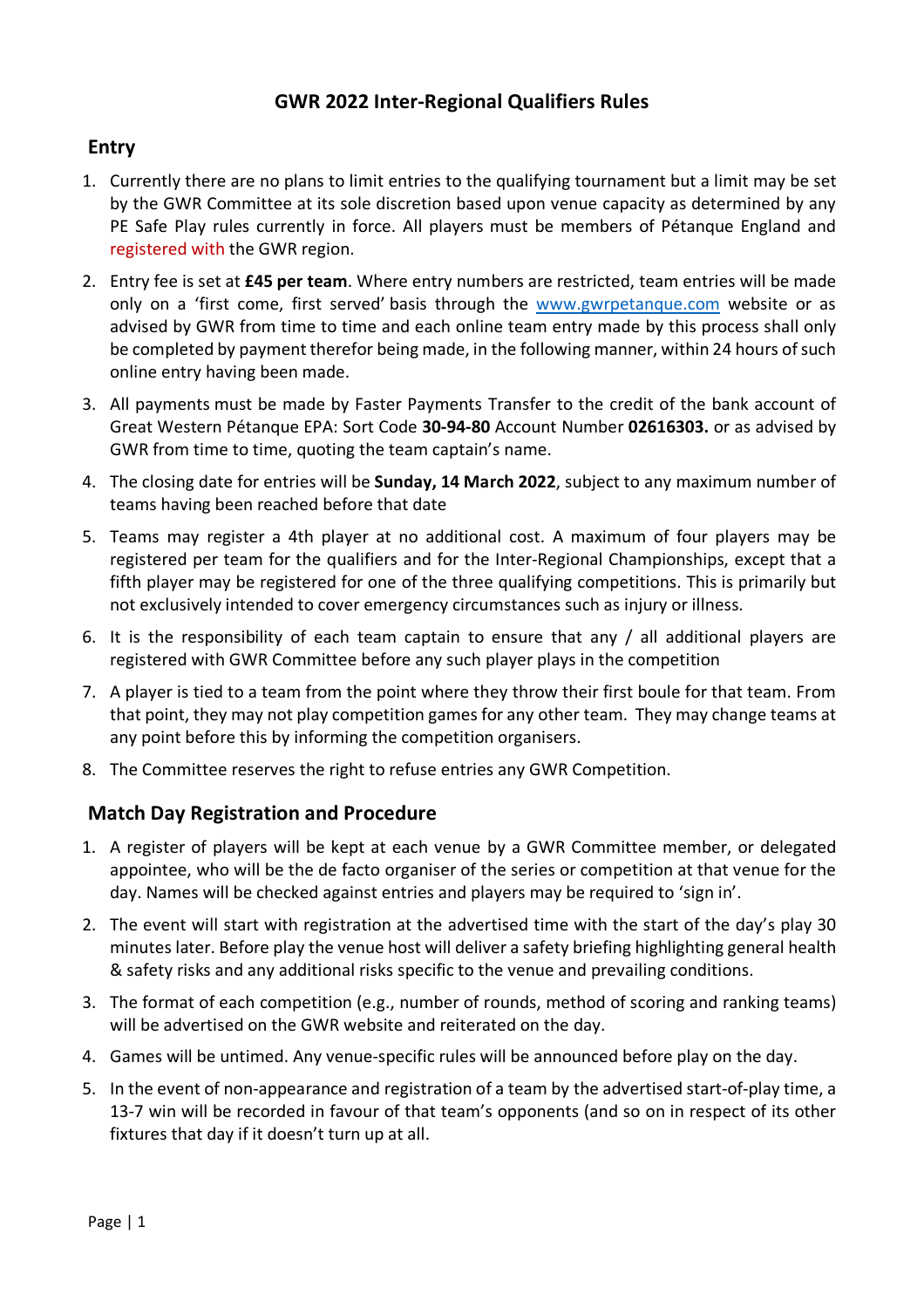- 6. Events held at venues that are commercial, such as public houses and sports clubs, may only allow food and drink purchased at the venue to be consumed. All players are to respect this and comply with venue regulations or may be subject to an immediate disqualification from the event
- 7. The GWR Committee reserves the right to alter or amend these rules in the light of any prevailing H.M. Government COVID regulations, or other at its discretion.

## **Inter-Regional Championships**

- 1. Teams selected to play at the Inter-Regional Championships are expected to attend these. The penalty for non-attendance, unless a team is unable to do so on medical grounds or for any other reason which the committee in its absolute discretion considers to equate to force majeure, will be automatic disqualification from entry the next year in any such qualifying competitions
- 2. As representatives of GWR, all players at Inter-Regional Championships must wear GWR shirts and be dressed in accordance with the Standards section of PE Competition Rules (see https://www.petanque-england.uk/rules/).
- **3.** Any failure of dress or decorum by players at a PE event may result in a fine being levied upon GWR that the offending players will be required to pay. GWR may at its absolute discretion retain all or part of players' winnings from GWR competition(s) until completion of the Inter-Regional Championships and may deduct fines from these winnings before paying any remaining balance to players.
- 4. If a team decides not to go to the PE Inter-Regional Championships the next team in the ranking will automatically be promoted.
- 5. At least two players from those originally registered in each team must attend the Championships for the team's position in the squad to be maintained. Any replacement players who join the team will be accepted at the decision of the committee.
- 6. If sufficient teams enter, of the twelve teams which qualify for the Inter-Regional competitions and will be entered in, either the Championship (eight teams) or the Challenge Division (four teams). If fewer teams enter, the Committee may enter eight teams for the Championship only, or in extremis none at all. The Committee may also, at its absolute discretion, attempt to assemble additional teams to 'make up the numbers' to allow GWR to enter the Championships.
- 7. The Committee may vary the ranking of teams for play at the Championships with the agreement of the affected teams. If PE revises the composition of Divisions at the Championships, the Committee at its sole discretion may revise the rules for allocation of teams to Divisions.
- 8. The GWR Committee at its sole discretion may appoint squad managers for the Championship and Challenge squads. GWR will pay reasonable expenses incurred by these managers in attending the Championships.
- 9. The Committee reserves the right to refuse entries to the IRQs and hence the Championships.

## **COVID-19 Safety Rules**

1. All teams must read and comply with the latest in-force rules issued by the UK Government and Safe Play Guidelines issued by Pétanque England. These may be supplemented by venue-specific rules notified to teams at the initial safety briefing on match days. As part of registering his / her team for any GWR competition, every team captain will be required to sign on behalf of each team member that such team members have understood and will abide by current safe play guidance.